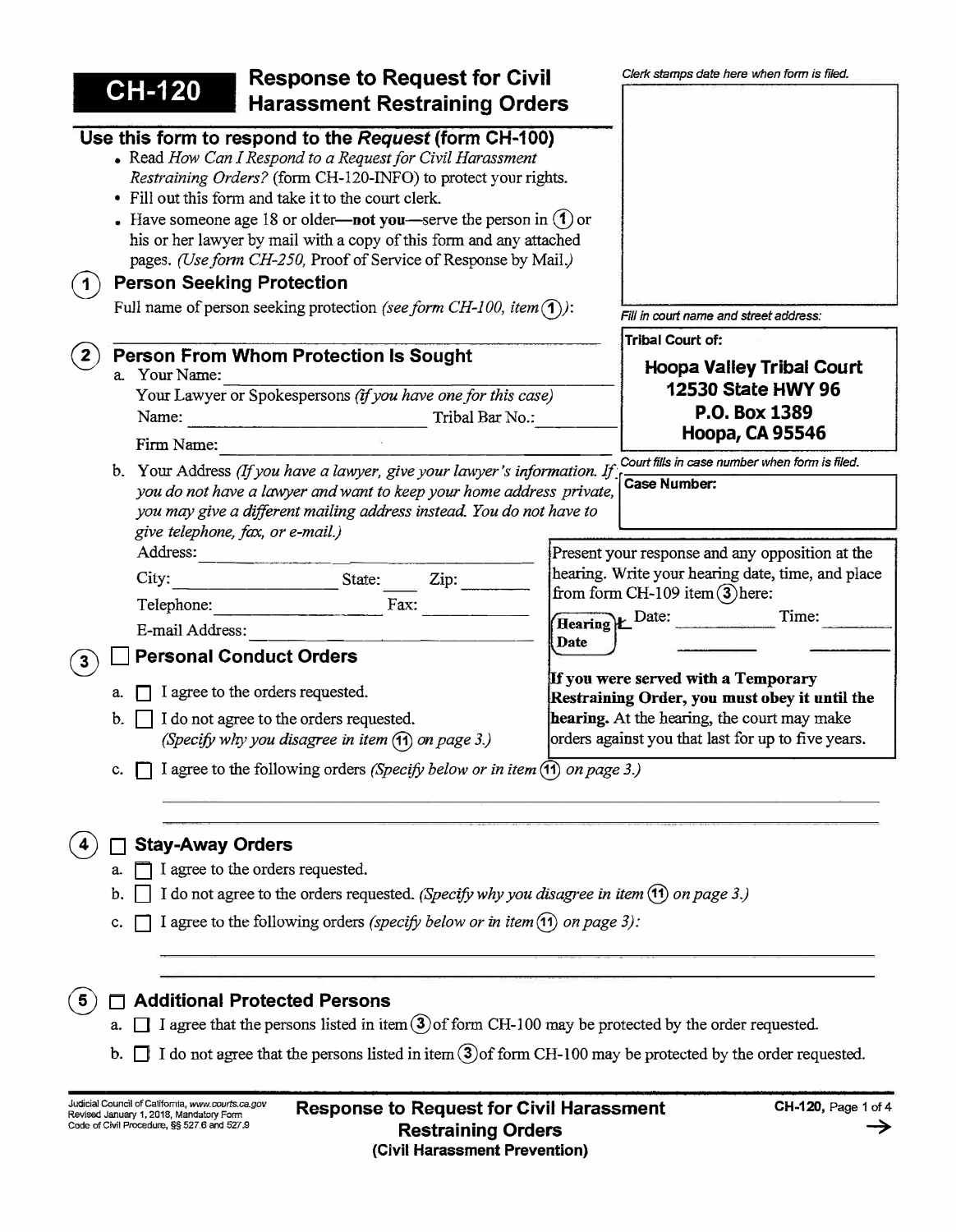|                |                      | <b>Guns or Other Firearms and Ammunition</b><br>If you were served with form CH-110, Temporary Restraining Order, you cannot own or possess any guns,<br>other firearms, or ammunition. (See item $(7)$ of form CH-110.) You must sell to or store with a licensed gun<br>dealer, or turn in to a law enforcement agency, any guns or other firearms in your immediate possession or<br>control within 24 hours of being served with form CH-110. You must file a receipt with the court. You may<br>use form CH-800, Proof of Firearms Turned In, Sold or Stored, for the receipt. |  |  |  |  |
|----------------|----------------------|-------------------------------------------------------------------------------------------------------------------------------------------------------------------------------------------------------------------------------------------------------------------------------------------------------------------------------------------------------------------------------------------------------------------------------------------------------------------------------------------------------------------------------------------------------------------------------------|--|--|--|--|
|                | a.                   | I do not own or control any guns or firearms.                                                                                                                                                                                                                                                                                                                                                                                                                                                                                                                                       |  |  |  |  |
|                |                      | b. $\Box$ I ask for an exemption from the firearms prohibition under Code of Civil Procedure section 527.9(f) because<br>carrying a firearm is a condition of my employment, and my employer is unable to reassign me to another<br>position where a firearm is unnecessary. (Explain):                                                                                                                                                                                                                                                                                             |  |  |  |  |
|                |                      | $\Box$ Check here if there is not enough space below for your answer. Put your complete answer on an attached<br>sheet of paper and write "Attachment 6b-Firearms Surrender Exemption" as a title. You may use form<br>MC-025, Attachment.                                                                                                                                                                                                                                                                                                                                          |  |  |  |  |
|                |                      |                                                                                                                                                                                                                                                                                                                                                                                                                                                                                                                                                                                     |  |  |  |  |
|                | c.<br>a.<br>b.<br>c. | I have turned in my guns and firearms to the police or sold them to or stored them with a licensed gun dealer.<br>A copy of the receipt $\Box$ is attached. $\Box$ has already been filed with the court.<br><b>Possession and Protection of Animals</b><br>I agree to the orders requested.<br>$\Box$ I do not agree to the orders requested. (Specify why you disagree in item $\Box$ ) on page 3.)                                                                                                                                                                               |  |  |  |  |
|                |                      | I agree to the following orders (specify below or in item $(1)$ on page 3):<br><b>Other Orders</b>                                                                                                                                                                                                                                                                                                                                                                                                                                                                                  |  |  |  |  |
|                | a.<br>b.<br>c.       | I agree to the orders requested.<br>do not agree to the orders requested. (Specify why you disagree in item (1) on page 3.)<br>I agree to the following orders (specify below or in item $(1)$ on page 3):                                                                                                                                                                                                                                                                                                                                                                          |  |  |  |  |
| $\overline{9}$ | <b>Denial</b>        | I did not do anything described in item $\overline{7}$ of form CH-100. (Skip to $\overline{r}$ ).                                                                                                                                                                                                                                                                                                                                                                                                                                                                                   |  |  |  |  |

Revised January 1, 2018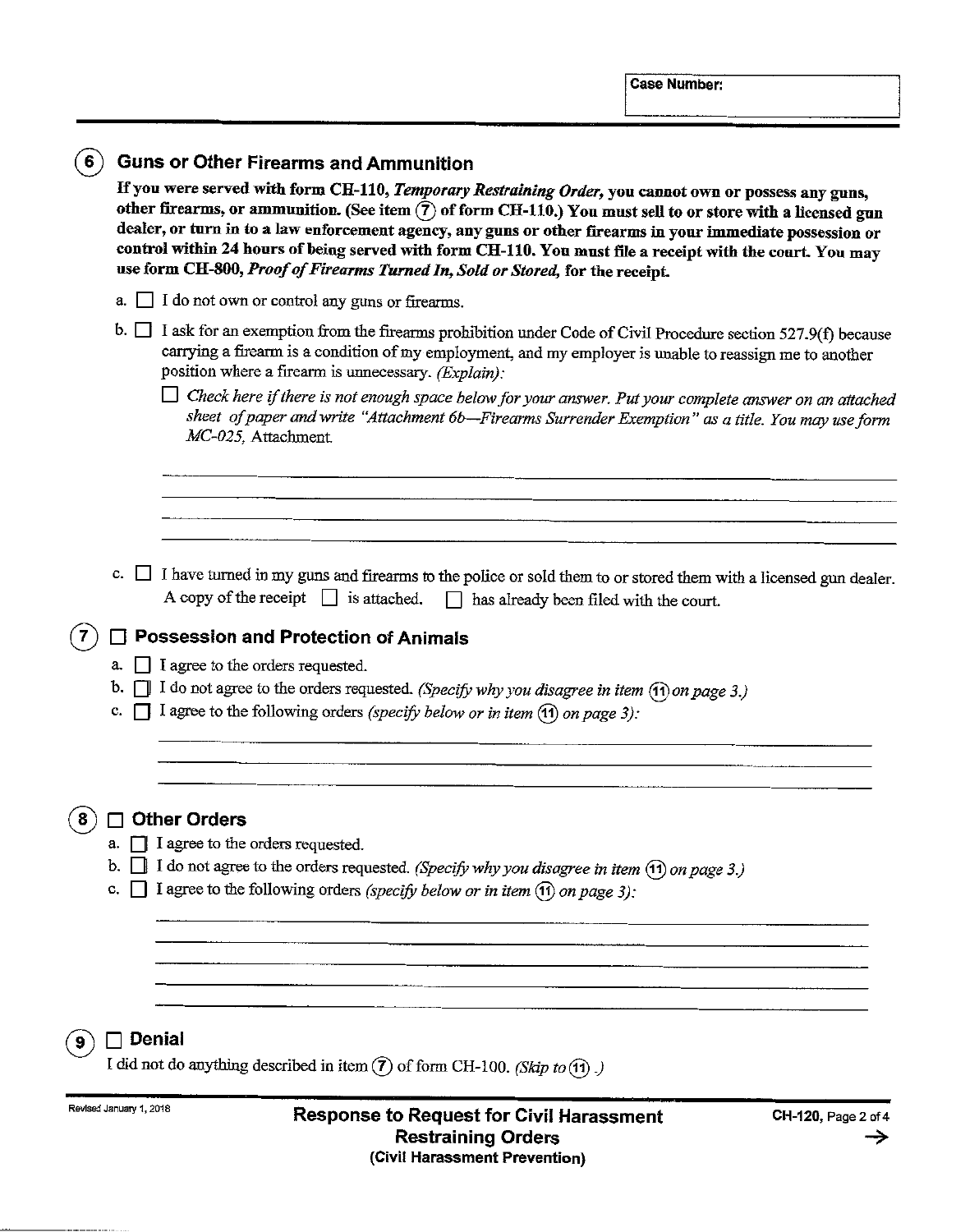| Revised January 1, 2018 |    | Response to Request for Civil Harassment<br>CH-120, Page 3 of 4<br><b>Restraining Orders</b><br>(Civil Harassment Prevention)                                                                                                      |
|-------------------------|----|------------------------------------------------------------------------------------------------------------------------------------------------------------------------------------------------------------------------------------|
|                         |    |                                                                                                                                                                                                                                    |
|                         |    |                                                                                                                                                                                                                                    |
|                         |    |                                                                                                                                                                                                                                    |
|                         |    |                                                                                                                                                                                                                                    |
|                         |    |                                                                                                                                                                                                                                    |
|                         |    |                                                                                                                                                                                                                                    |
|                         |    |                                                                                                                                                                                                                                    |
|                         |    |                                                                                                                                                                                                                                    |
|                         |    |                                                                                                                                                                                                                                    |
|                         |    |                                                                                                                                                                                                                                    |
|                         |    |                                                                                                                                                                                                                                    |
|                         |    |                                                                                                                                                                                                                                    |
|                         |    | of paper and write "Attachment 11-Reasons I Disagree" as a title. You may use form MC-025, Attachment.                                                                                                                             |
|                         |    | $\Box$ Check here if there is not enough space below for your answer. Put your complete answer on an attached sheet                                                                                                                |
| $\overline{11}$         | H. | Reasons I Do Not Agree to the Orders Requested<br>Explain your answers to each order requested that you do not agree with.                                                                                                         |
|                         |    |                                                                                                                                                                                                                                    |
|                         |    |                                                                                                                                                                                                                                    |
|                         |    |                                                                                                                                                                                                                                    |
|                         |    |                                                                                                                                                                                                                                    |
|                         |    |                                                                                                                                                                                                                                    |
|                         |    | $\Box$ Check here if there is not enough space below for your answer. Put your complete answer on an attached sheet<br>of paper and write "Attachment 10-Justification or Excuse" as a title. You may use form MC-025, Attachment. |
|                         |    | the following reasons (explain):                                                                                                                                                                                                   |
|                         |    | If I did some or all of the things that the person in $\bigodot$ has accused me of, my actions were justified or excused for                                                                                                       |
| $\left( 10\right)$      |    | $\Box$ Justification or Excuse                                                                                                                                                                                                     |

 $\blacksquare$